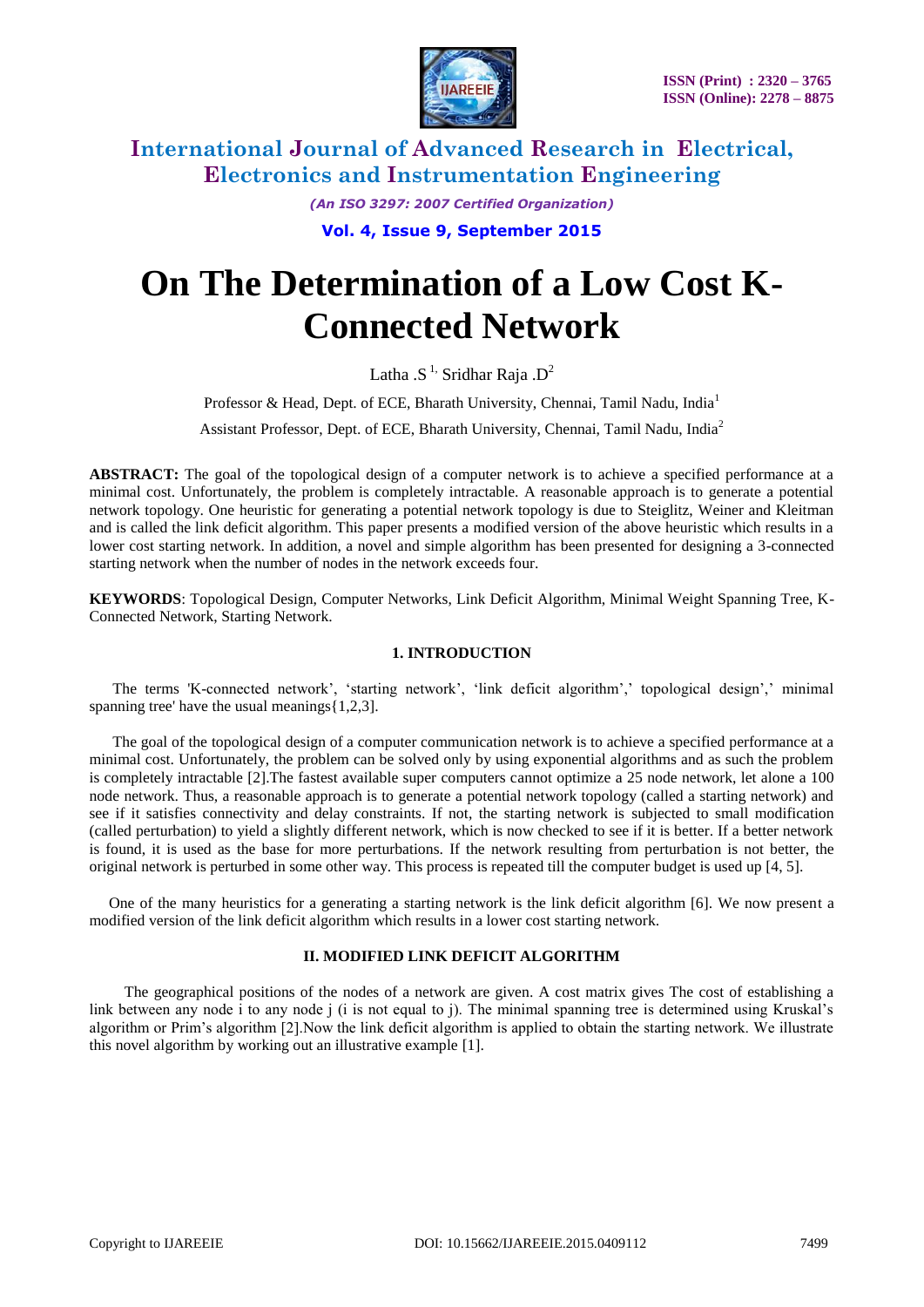

*(An ISO 3297: 2007 Certified Organization)*

### **Vol. 4, Issue 9, September 2015**

#### III.**ILLUSTRATIVE EXAMPLE**

The geographical positions of five nodes labeled 1 through 5 are shown in fig 1.



The cost of establishing a link between any nodes i to any node j is given by the following cost matrix **C**

The minimal spanning tree can be determined as usual [2, 4] and is shown in fig 2.Let us suppose that we want to set up a 3-connected network. In fig 2, the deficits of the nodes1 through 5 are 0,2,2,1 and 2 respectively. Application of the link deficit algorithm to what is shown in fig 2 results in the starting network shown in fig 3.

$$
\mathbf{C} = \begin{pmatrix} 1 & 2 & 3 & 4 & 5 \\ 1 & -2 & 2 & 1 & 8 \\ 2 & 2 & -4 & 10 & 5 \\ 3 & 2 & 4 & -4 & 6 \\ 4 & 1 & 10 & 4 & -2 \\ 5 & 8 & 5 & 6 & 2 \end{pmatrix} \bullet (1)
$$

This modified link deficit algorithm can be used to set up any k-connected network wherein K is greater than 1 [3].We now present a simple algorithm. Wherein the minimal spanning tree algorithm is applied twice [5].

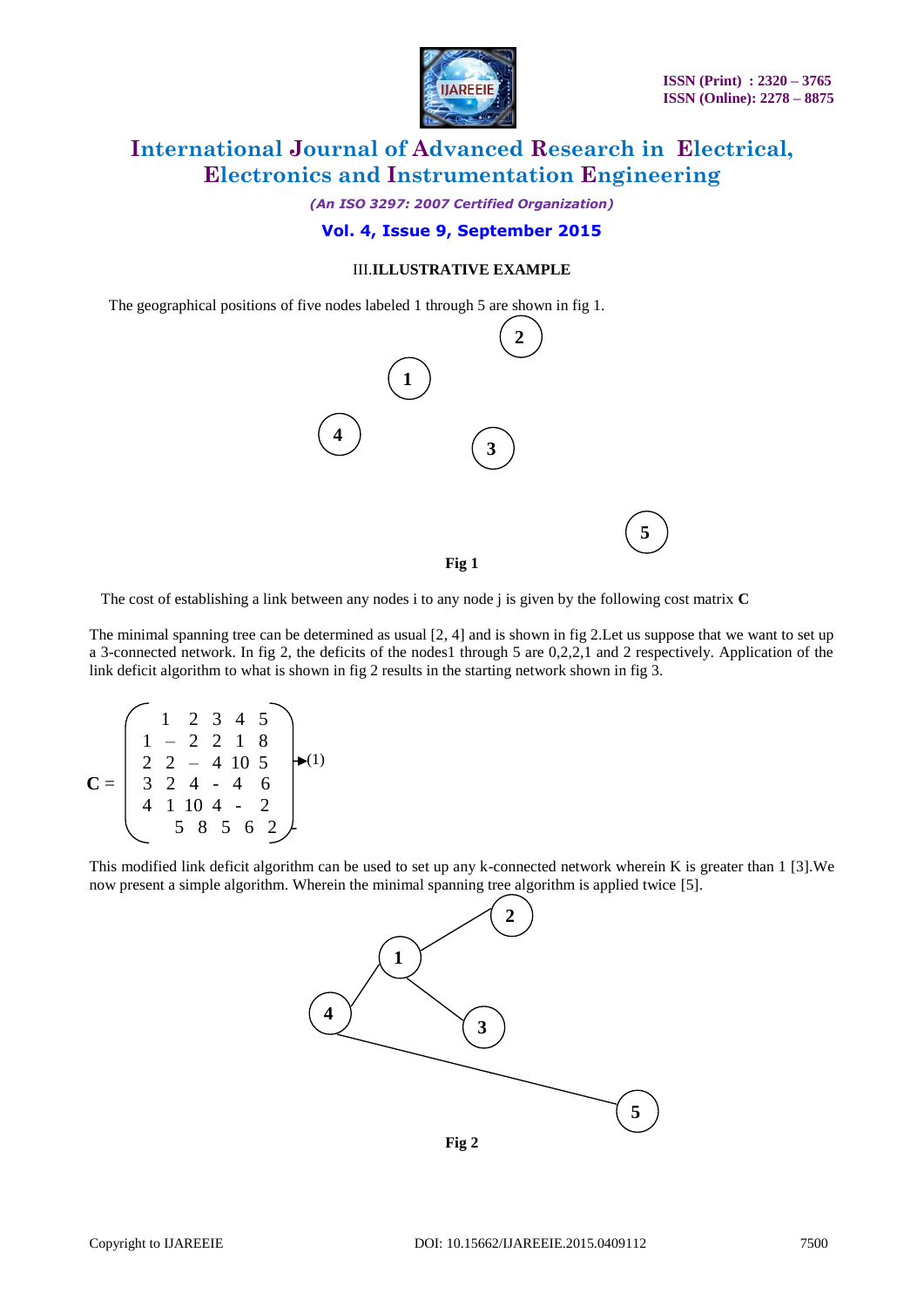

*(An ISO 3297: 2007 Certified Organization)*

**Vol. 4, Issue 9, September 2015**



**Fig 3**

#### **IV. ALGORITHM FOR A 3-CONNECTED NETWORK**

 Given the geographical positions of the nodes of a network and a cost matrix giving the cost of establishing a link between any node i and any node j, we proceed as follows. The minimal spanning tree T1 is determined. The costs of the link presented in T1 are made infinite in the cost matrix and the minimal spanning treeT2 is again determined [6,7]. A low cost 3-connected starting network results when the edges of T1 and T2 are superimposed. We now illustrate this novel approach by working out the previous example.

#### **V. ILLUSTRATIVE EXAMPLE**

The geographical positions of the nodes of a network are shown in fig 1. The cost matrix is given by equation 1. The minimal spanning tree is determined as usual and is shown in fig 2.In the cost matrix given in equation 1.the costs of the edges present in fig 1 are made infinite and the modified cost matrix C' is shown below [8-10].



 For the cost matrix C' given in equation 2, we find the minimal spanning tree as shown in fig 4 [11, 12].When the edges shown in fig 2 and fig 4 are superimposed, we get a low cost 3 connected starting network as shown in fig 5.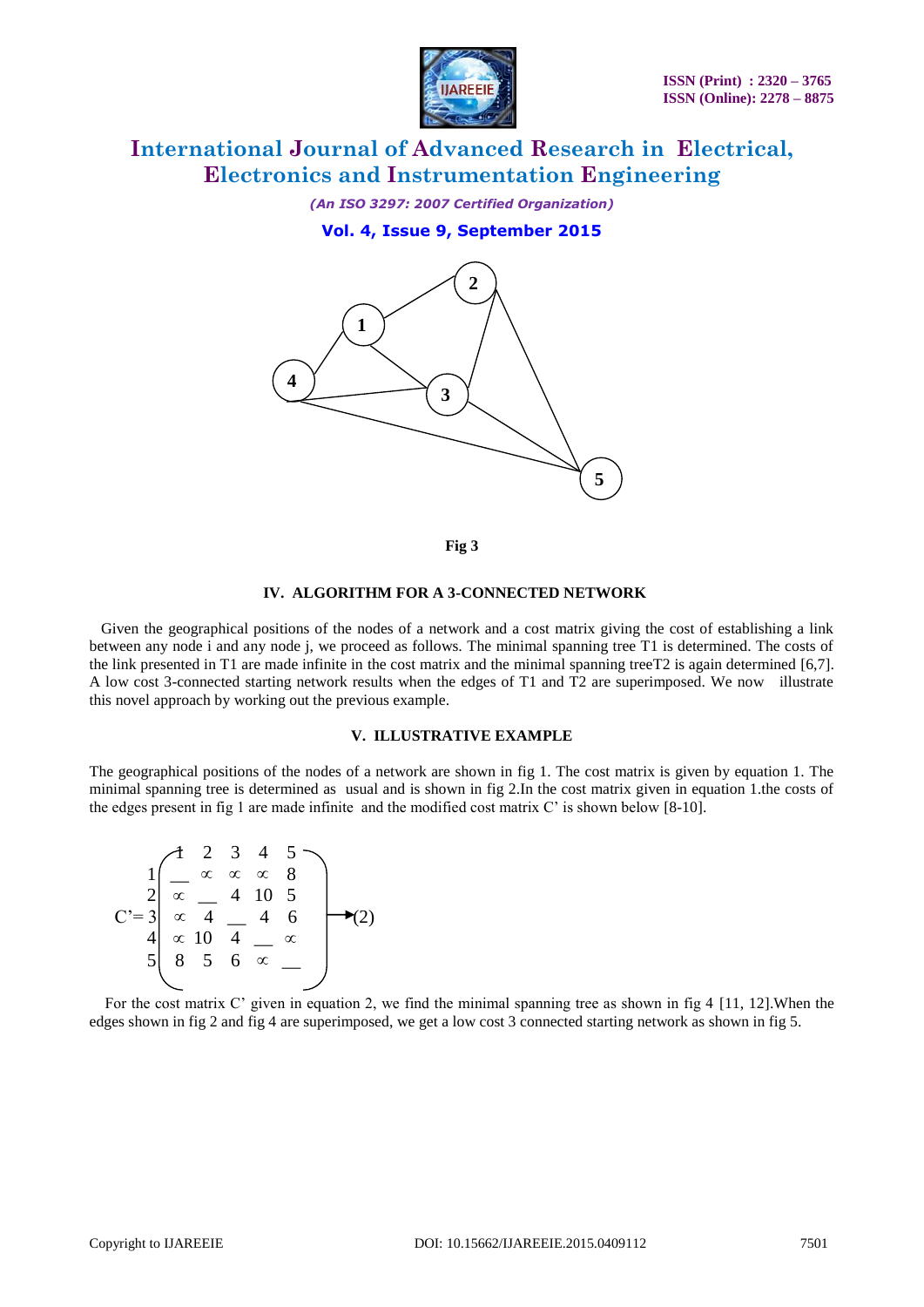

*(An ISO 3297: 2007 Certified Organization)*

**Vol. 4, Issue 9, September 2015**



**Fig 4**



#### **VI. CONCLUSION**

 This paper presents a modified version of the link deficit algorithm which results in a lower cost starting network, when we desire to set up a k-connected network. In particular when k=3, a novel algorithm which utilizes the minimal spanning tree algorithm twice has been presented.

#### **REFERENCES**

- 1. Andrew S. Tanenbaum, Computer Networks (Prentice Hall, Englewood Cliffs, 1987.
- 2. Das M.P., Jeyanthi Rebecca L., Sharmila S., "Evaluation of antibacterial and antifungal efficacy of Wedelia chinensis leaf extracts", Journal of Chemical and Pharmaceutical Research, ISSN : 0975 – 7384, 5(2) (2013) pp.265-269.
- 3. A.V.Aho, J.E.Hopcroft and J.D.Ullman, Design and Analysis of Computer Algorithms, Addison- Wesley, Massachusetts, 1974.
- 4. Subhashini V., Ponnusamy S., Muthamizhchelvan C., "Growth and characterization of novel organic optical crystal: Anilinium d-tartrate (ADT)", Spectrochimica Acta - Part A: Molecular and Biomolecular Spectroscopy, ISSN : 1386-1425, 87() (2012) pp.265-272.
- 5. S.K.Srivatsa, P.Seshaiah, On the Topological Design of a Computer Networks, Computer Networks and ISDN Systems, 1995, pp 567-569.